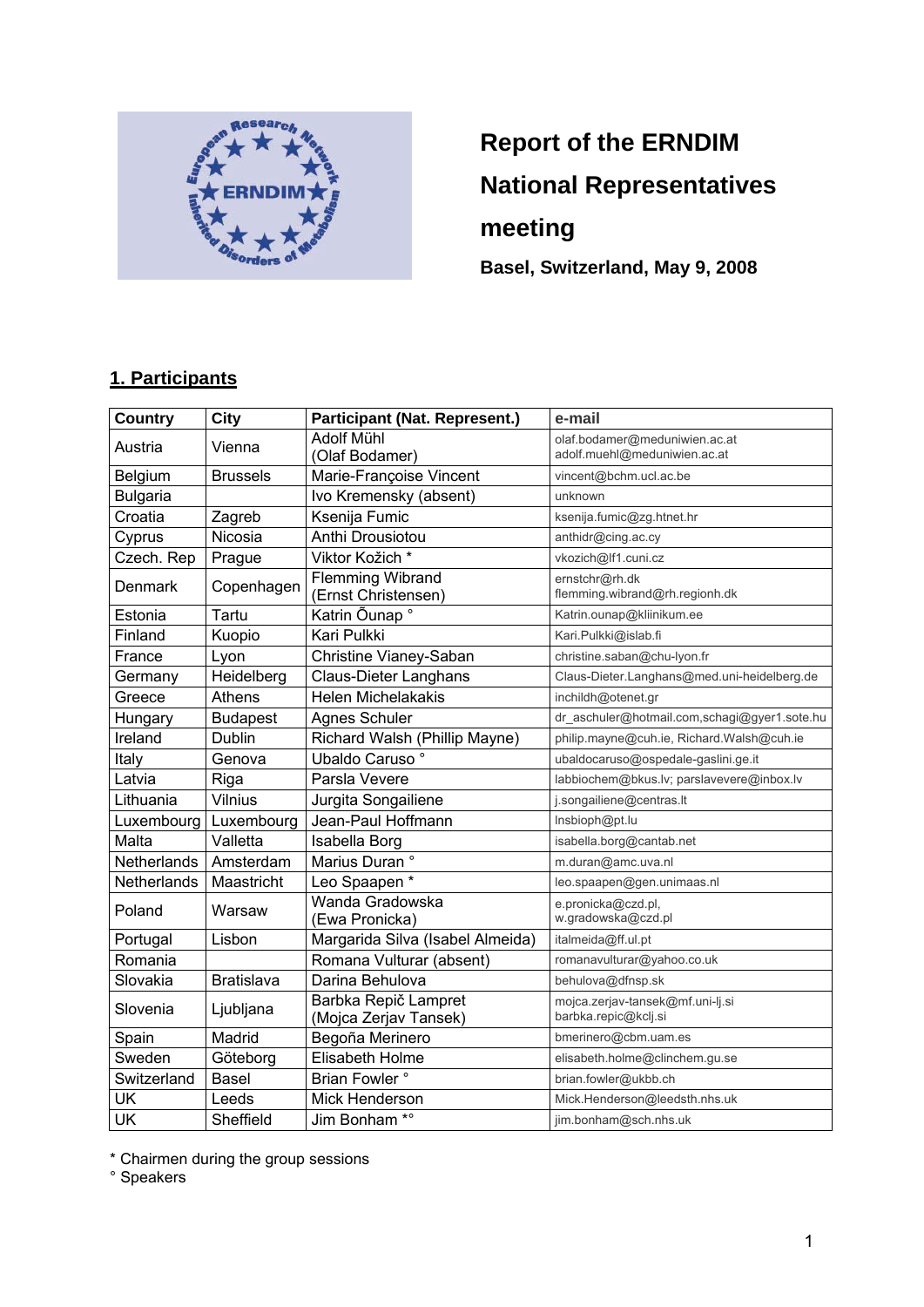### **2. Programme and introduction**

#### **Programme:**

| 9:00  | Introduction                                              | <b>Brian Fowler</b> | 20 min           |  |  |  |  |  |  |  |  |
|-------|-----------------------------------------------------------|---------------------|------------------|--|--|--|--|--|--|--|--|
| 9:20  | Organisation of BGT testing in 4 representative countries |                     |                  |  |  |  |  |  |  |  |  |
|       | - UK                                                      | Jim Bonham          | 20 min           |  |  |  |  |  |  |  |  |
|       | - Estonia                                                 | Katrin Õunap        | 20 min           |  |  |  |  |  |  |  |  |
|       | - Italy                                                   | Ubaldo Caruso       | 20 min           |  |  |  |  |  |  |  |  |
|       | - Netherlands                                             | Marius Duran        | 20 min           |  |  |  |  |  |  |  |  |
| 10:40 | Coffee break                                              |                     | 20 min           |  |  |  |  |  |  |  |  |
| 11:00 | Group sessions (groups 1, 2 and 3)                        |                     | 2 hours          |  |  |  |  |  |  |  |  |
| 13:00 | Lunch time                                                |                     | 1 hour           |  |  |  |  |  |  |  |  |
| 14:00 | Report of group sessions (each group 10 min)              |                     | 30 min           |  |  |  |  |  |  |  |  |
| 14:30 | Develop guidelines (new groups A, B, C)                   |                     | 45 min           |  |  |  |  |  |  |  |  |
| 15:15 | Coffee break                                              |                     | $15 \text{ min}$ |  |  |  |  |  |  |  |  |
| 15:30 | Final discussion and conclusion                           |                     | 1 hour           |  |  |  |  |  |  |  |  |
| 16:30 | Close of meeting                                          |                     |                  |  |  |  |  |  |  |  |  |

#### **Introduction by Brian Fowler**

see: http://www.erndim.org/Meeting\_Rep/08\_may\_basel/menu\_basel\_08.htm

### **3. Organisation of BGT testing in 4 representative countries**

- UK, Jim Bonham
- Estonia, Katrin Õunap
- Italy, Ubaldo Caruso
- Netherlands, Marius Duran

see: http://www.erndim.org /Meeting\_Rep/08\_may\_basel/menu\_basel\_08.htm

### **4. Group work / Questionnaire 1: Recommendations to overcome deficits**

This questionnaire was first presented during the first meeting in Basel, December 2, 2005 and was updated based on the feedback during the second meeting in Prague, October 2006. See also Interim Report on Biochemical Genetic Testing in Europe: deficits and needs and EQA, pages 12- 13. Each point was subdivided into 3 questions: a) Importance or relevance today?, b) Progress made?, c) Further measures needed?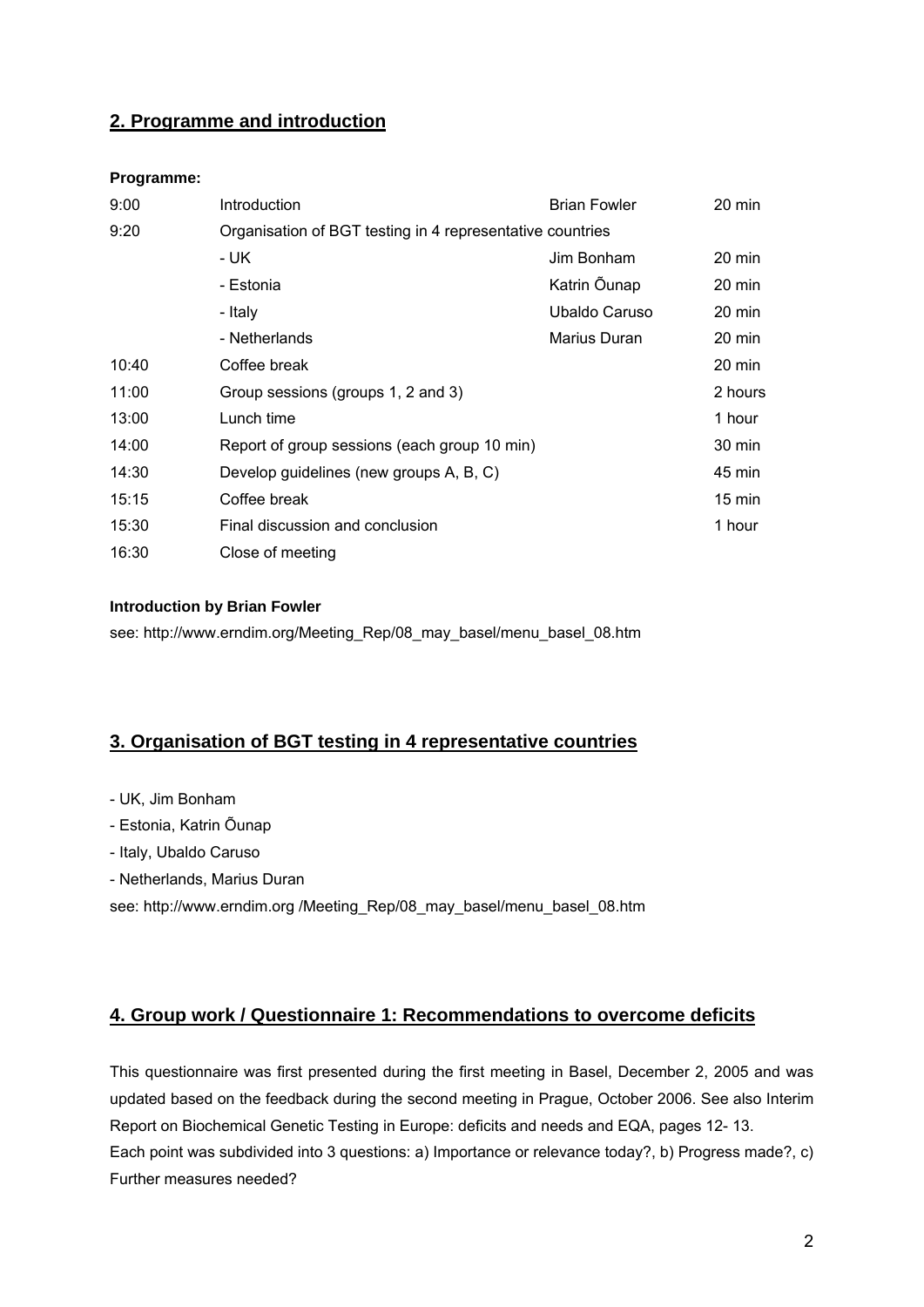### **1. Define basic standards / minimum core requirements / test repertoires in relation to size of country**

All groups stated that the recommendations from the previous meetings are still important and relevant today. It was important to define test repertoires in relation to country size. In most countries progress is reported in getting minimum core requirements and in setting-up test repertoires. However, Slovakia and Greece did not report progress but rather decline because of privatisation of laboratory services. This also means a decline in quality of service because of a lack of knowledge in private laboratories. In these countries measures are urgent to re-organise and adequately finance metabolic diagnostic services in academic laboratories. Financing of metabolic services still is a problem in many (eastern) EU countries. Further measures to be taken in general are improved staffing and structure of labs. Additionally, better data quality for xls-tables (BGT in Europe) is needed.

### **2. Identification of clusters of countries / sharing where workloads are very low. Exchange visits and/or workshops**

Clustering of countries is still relevant, especially for small countries. Particular labs should specialise in particular tests.

Some progress is made in organising scientific meetings/workshops for sharing experience and knowledge. E.g. the 3 Baltic countries have started the "Baltic Metabolic Group" organising annual meetings.

Further measures are needed to develop flexible arrangements to form clusters where workloads are low and publish exchange visits. The general idea about clustering countries to join diagnostic investigations is very difficult as long as documented guidelines for equipment and minimum service packet are lacking. Economic barriers also impede such developments. Sending samples abroad may have practical difficulties for some countries, especially in the area of payment approval.

### **3. Training initiatives for implementing new tests / initiatives for training in reference labs in more developed countries**

#### **4. National and international reference laboratories for training should be identified**

Combined answers to questions 3 and 4: There is still a need for training in reference (experienced) laboratories. Training initiatives were considered important and also demand more publicity. Training laboratories should be identified, e.g. at the ERNDIM website. Grants have been introduced by ERNDIM.

Although there is little progress made in training inexperienced colleagues, efforts to extend training facilities and financing traineeships should continue. Colleagues should be encouraged to participate in training courses. Furthermore, improved financial measures are needed.

#### **5. Stimulation of accreditation of laboratories by scoping present status**

We agreed that accreditation was important but that not all countries had ready access to suitable National accreditation bodies.

The directory documenting accreditation status should be a stimulation. Accreditation bodies should be aware of the existence of IEM EQA schemes, and of a candidate lab's performance in them.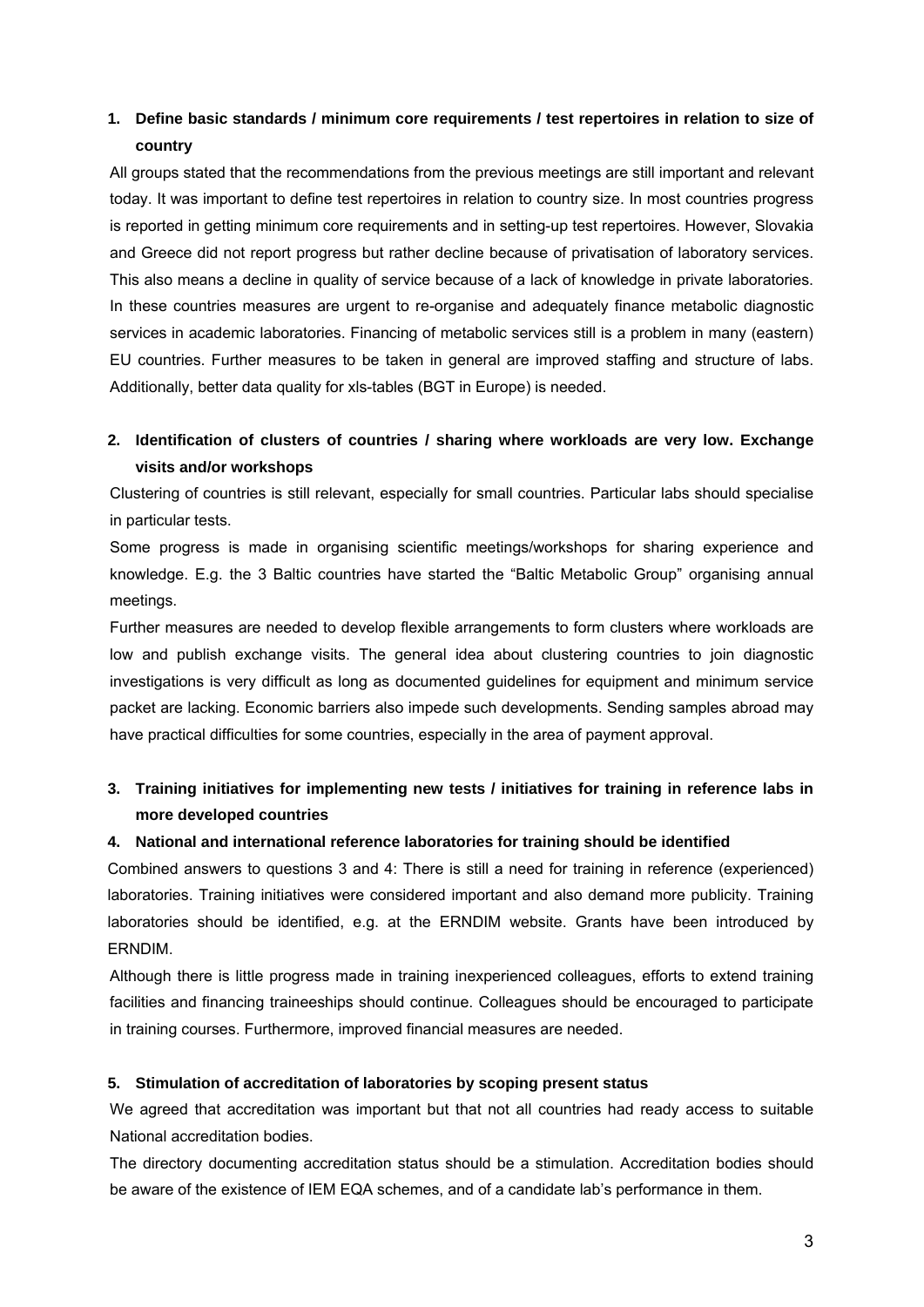Further measures: Should an IEM laboratory be defined according to a (minimum) service packet? Specification of European wide accreditation terms (norms) for IEM laboratories would be useful. It was suggested that ERNDIM could prepare a master letter for NRs to send to accreditation bodies.

#### **6. Accreditation of the EQA schemes themselves**

Accreditation of the EQA schemes remains very important. Slow but progressive process has been made.

The scheme organisers should be encouraged to speed up scheme accreditation (task for ERNDIM). A physical seat of an ERNDIM office should be defined.

#### **7. A survey of the scope of Metabolic Physician and Biochemist Training**

All agreed that training for metabolic biochemists and physicians was important.

Progress has been made by increased dialogue and publicity and available resources (syllabus, training logbook).

The group suggested a meeting with training workshops next year in Europe. A separate extended DPT meeting with a training workshop may take place in 2009 (as there is no SSIEM conference).

One group noted that for training of physicians interested in clinical diagnostics of IEM similar problems/demands exist as for biochemists. And that there was a lack of metabolic physicians most probably because of unfamiliarity with IEM and low priority (rarity of IEM).

- **8. An Initiative similar to that taking place in the UK to scope the number of patients with certain IMD disorders across Europe**
- **9. Establishment of National registers of diagnosed cases through existing national organisations / through European wide action**

Combined answers to questions 8 and 9: The establishment of National and European registers of diagnosed cases of IEMs was considered desirable but difficult to impossible.

One group stated that questions 8 and 9 were difficult as it would not be clear that we were comparing like with like in terms of disease definition or to organise registers.

Improved ICD classification of disorders was needed and that reliable data depends on more specific ICD. Privacy acts often preclude the setting up of such registers. Liaison with parent groups and/or pharmaceutical companies to access their registers was suggested. We were informed that Dr. J. Walter (Manchester) is working on this for IEMs and that ERNDIM and EUGT should support it.

### **10. Expansion of EQA and improved availability of quality assessment materials including cell banks for biological material**

All agreed that improved access to EQA samples would benefit the schemes and that parent groups may have a role to play in providing samples. Progress was made by SKML who provides reference material for certain but not all metabolites. A sample archivist should be appointed to collect specimens of interest. The UK is co-operating with a parents group (CLIMB) to encourage parents to allow provision of such samples. This approach is to be tested with an ethics committee (in Sheffield).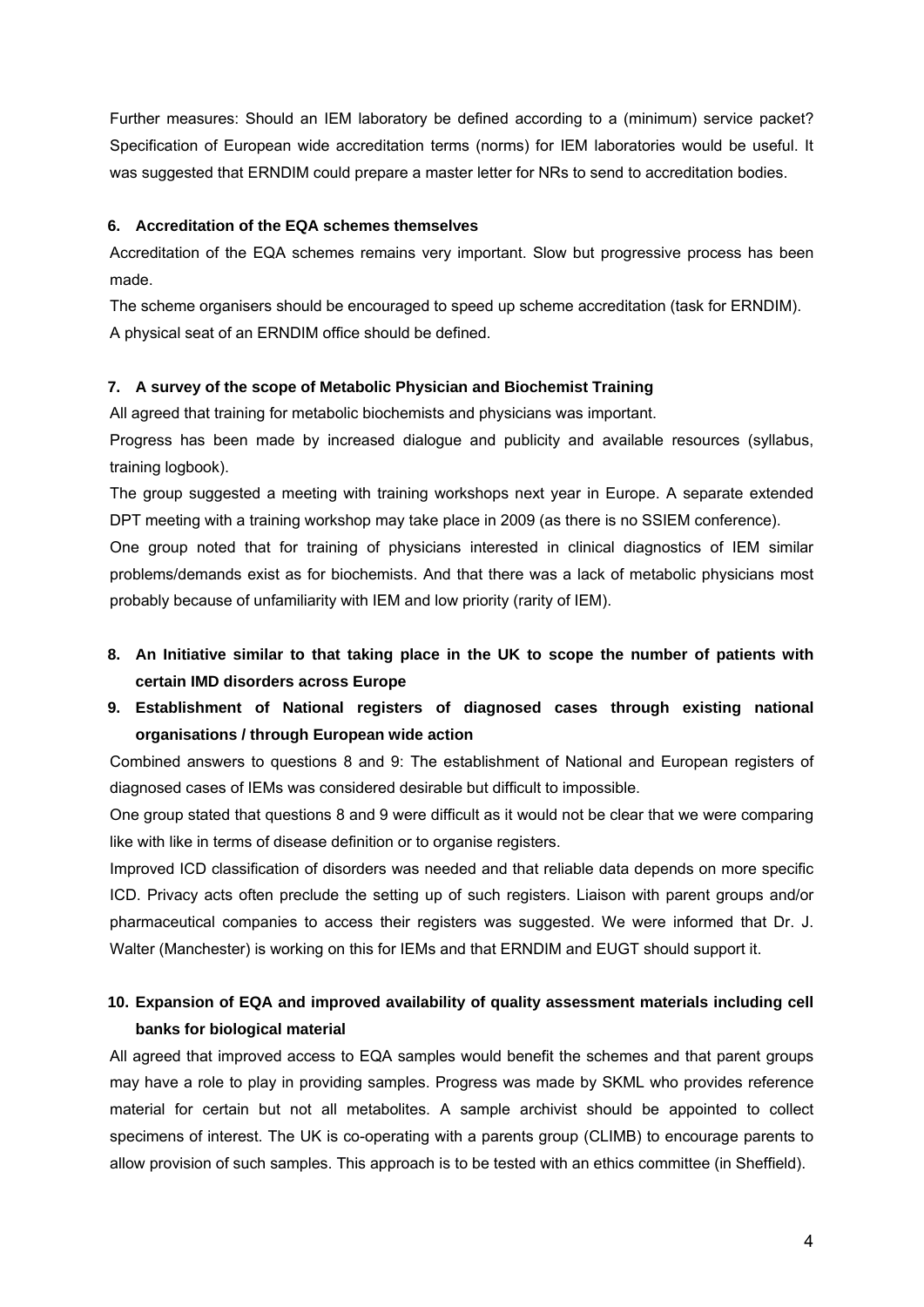#### **11. Best Practice guidelines for methodology, minimum services and QA**

All welcomed best practice guidelines and stated that some progress has been made, e.g. guidelines available from ERNDIM and MetBionet.

Further measures needed are: develop more guidelines and increase publicity. It has previously been suggested that modified S.O.Ps could be used (with suitable legal disclaimer). Guidelines should be useful and not overly verbose. Documents related to methods can be mounted on the ERNDIM website. A practical guidebook edited by Dr. N. Blau was recently published (Blau N, Duran M, Gibson KM eds (2008) *Laboratory Guide to the methods in Biochemical Genetics* Springer-Verlag Berlin Heidelberg). At present, IEM procedures are less standardised than those in general clinical chemistry.

### **12. The advised recommendations and issues should be a Directive of the European Commission**

The groups agreed that this issue was important and that progress has been made by the EC agency for rare disorders. It was noted that recognition of ERNDIM by EU as an appropriate body was desirable and that recent preliminary discussions on EU Rare Diseases initiative may be helpful. But one group stated that an EU directive in this area was unlikely.

## **5. Group work / Questionnaire 2: Provision of BGT services in European countries**

Prior to the meeting a questionnaire was circulated to participants requesting information on the above criteria for subgroups of IEMs. During the meeting the replies for each country were discussed to attempt to reach agreement in a consensus applicable to the EU countries. Discussions led to reevaluation and redefinition of the disorder subgroups as well as the criteria. The chairs summarised the additional input. This was circulated again between all NRs and new comments were integrated into the table.

#### Criteria:

- Frequency of diseases: high < 1:20.000 / medium 1:20.000 1:100.000 / low > 1:100.000
- Presentation: is acute presentation prevailing / important in this category? Acute / chronic / from neonatal screening (fill in: yes or no)
- Necessity of monitoring: frequency: yearly / more than 6 times/year / monthly etc.
- Timely monitoring: 24h-service / turnaround time (TAT) < 6h / different service options
- Equipment and instruments: handling: easy / medium / difficult.
- Price: cheap <  $30000 \in \ell$  expensive >  $30000 \in \ell$
- Expertise level needed: medium / high / very high
- Level of provision: regional = population < 5 million / national = popul. < 30 million / international = popul. > 30 million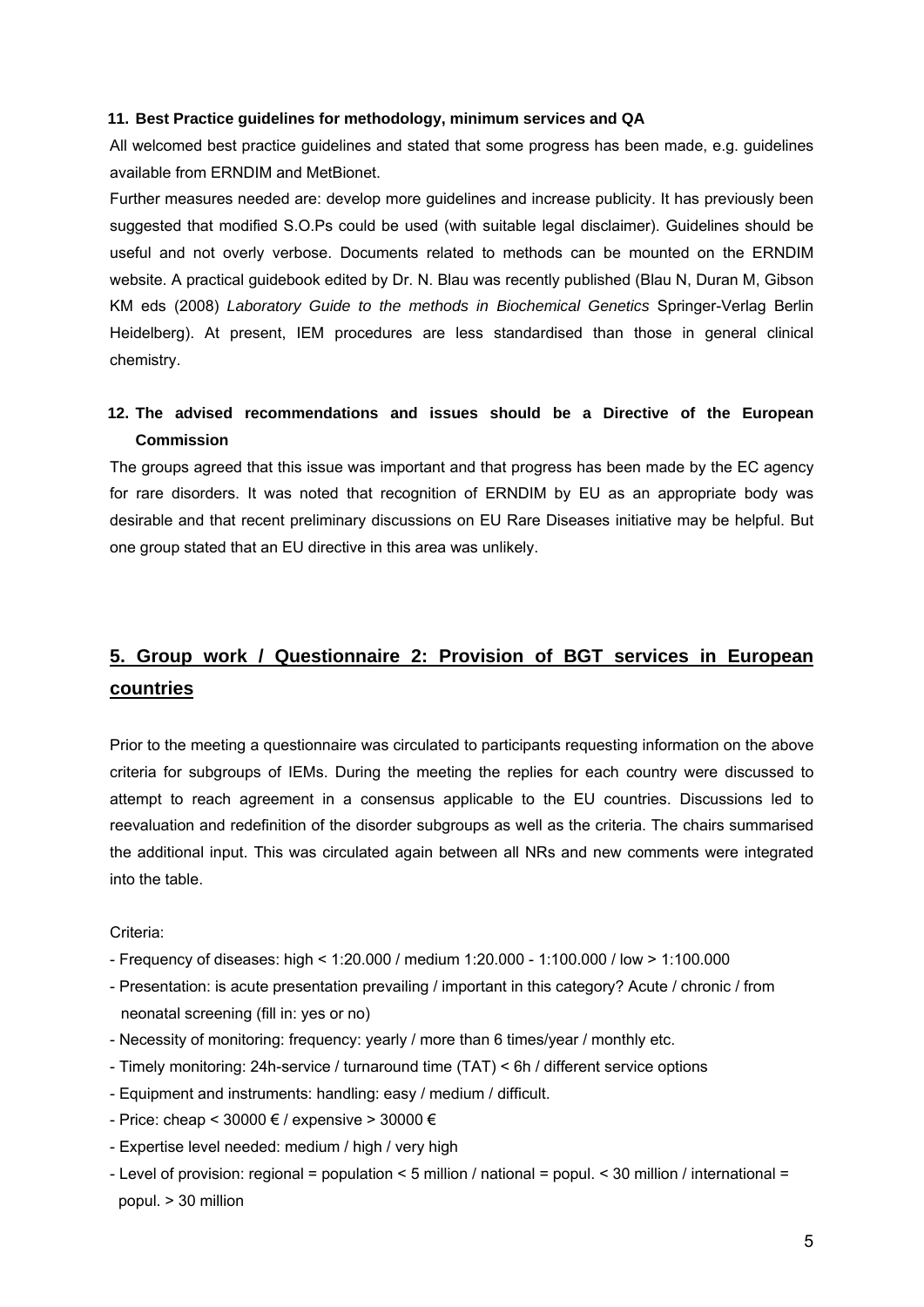| Table 1                    |                  | Tests / Disorders                                                                                                                                                                                   |                      |                                  |  |  |  |  |  |  |  |
|----------------------------|------------------|-----------------------------------------------------------------------------------------------------------------------------------------------------------------------------------------------------|----------------------|----------------------------------|--|--|--|--|--|--|--|
|                            |                  | Amino acids                                                                                                                                                                                         |                      |                                  |  |  |  |  |  |  |  |
| Criteria for decision      |                  | <b>PKU</b>                                                                                                                                                                                          | Urea cycle disorders | other (not organic<br>acidurias) |  |  |  |  |  |  |  |
| Frequency of diseases      |                  | high                                                                                                                                                                                                | medium               | medium                           |  |  |  |  |  |  |  |
|                            | Acute            | no                                                                                                                                                                                                  | yes                  | varies                           |  |  |  |  |  |  |  |
| Presentation               | Chronic          | no                                                                                                                                                                                                  | no                   | no                               |  |  |  |  |  |  |  |
|                            | Screening        | yes                                                                                                                                                                                                 | no                   | no                               |  |  |  |  |  |  |  |
| Necessity of               | $F$ requency $1$ | 6 per year                                                                                                                                                                                          | 6 per year           | 6 per year                       |  |  |  |  |  |  |  |
| monitoring                 | TAT $^2$         | 24 hours                                                                                                                                                                                            | 6 hours              | 6 hours                          |  |  |  |  |  |  |  |
| Equipment,                 | Handling         | easy                                                                                                                                                                                                | difficult            | difficult                        |  |  |  |  |  |  |  |
| instruments                | Price            | cheap                                                                                                                                                                                               | expensive            | expensive                        |  |  |  |  |  |  |  |
| Expertise level needed     |                  | medium                                                                                                                                                                                              | high                 | high                             |  |  |  |  |  |  |  |
| Organisation at present    |                  | regional                                                                                                                                                                                            | regional             | regional                         |  |  |  |  |  |  |  |
| Reason for lack of service |                  | Various concerns were expressed including: lack of trained manpower,<br>lack of equipment, lack of training, lack of political will, lack of funding,<br>may not be justified for small populations |                      |                                  |  |  |  |  |  |  |  |

 $1$  varies with age and disease;  $2$  most severe / in crisis

| Table 2                    |                           | Tests / Disorders                                                                                                                                                                                   |                                   |                                         |  |  |  |  |  |
|----------------------------|---------------------------|-----------------------------------------------------------------------------------------------------------------------------------------------------------------------------------------------------|-----------------------------------|-----------------------------------------|--|--|--|--|--|
|                            |                           |                                                                                                                                                                                                     | Carbohydrate metabolism disorders |                                         |  |  |  |  |  |
| Criteria for decision      |                           | Organic acids                                                                                                                                                                                       | Metabolite screening <sup>3</sup> | Mutation / enzyme<br>assay <sup>4</sup> |  |  |  |  |  |
| Frequency of diseases      |                           | high                                                                                                                                                                                                | medium                            | medium                                  |  |  |  |  |  |
|                            | Acute                     | yes                                                                                                                                                                                                 | yes                               | yes                                     |  |  |  |  |  |
| Presentation               | Chronic                   | yes                                                                                                                                                                                                 | yes                               | yes                                     |  |  |  |  |  |
|                            | Screening                 | no                                                                                                                                                                                                  | no                                | no                                      |  |  |  |  |  |
| Necessity of               | $F$ requency <sup>1</sup> | 6 per year                                                                                                                                                                                          | 6 per year                        | n. a.                                   |  |  |  |  |  |
| monitoring                 | TAT $^2$                  | 6 hours                                                                                                                                                                                             | 24 hours                          | n. a.                                   |  |  |  |  |  |
| Equipment,                 | Handling                  | difficult                                                                                                                                                                                           | easy                              | difficult                               |  |  |  |  |  |
| instruments                | Price                     | expensive                                                                                                                                                                                           | cheap                             | cheap                                   |  |  |  |  |  |
| Expertise level needed     |                           | high                                                                                                                                                                                                | high                              | high                                    |  |  |  |  |  |
| Organisation at present    |                           | regional                                                                                                                                                                                            | regional                          | national                                |  |  |  |  |  |
| Reason for lack of service |                           | Various concerns were expressed including: lack of trained manpower,<br>lack of equipment, lack of training, lack of political will, lack of funding,<br>may not be justified for small populations |                                   |                                         |  |  |  |  |  |

<sup>1</sup> varies with age and disease;  $^2$  most severe / in crisis;  $^3$  excluding clin. chem. parameters;  $^4$  normally performed once, except for prenatal diagnosis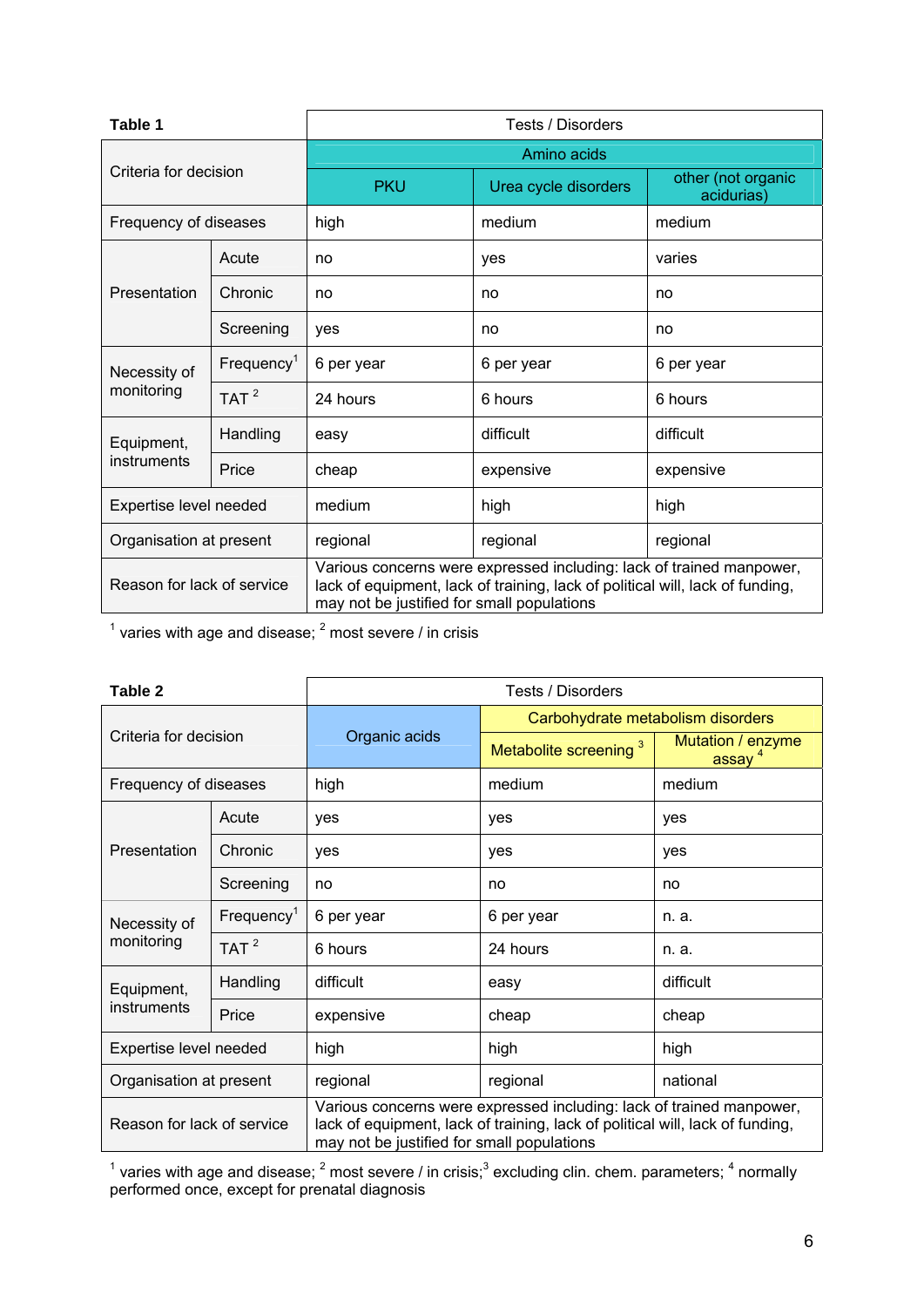| Table 3                    |                           | Tests / Disorders                                                                                                                                                                                   |                                                                              |                      |                                                                                                           |  |  |  |  |  |
|----------------------------|---------------------------|-----------------------------------------------------------------------------------------------------------------------------------------------------------------------------------------------------|------------------------------------------------------------------------------|----------------------|-----------------------------------------------------------------------------------------------------------|--|--|--|--|--|
| Criteria for decision      |                           | Creatine<br>synthesis<br>disorders<br>metabolites                                                                                                                                                   | Respiratory<br>chain disorders<br>Inc resp chain<br>enzymes <sup>4</sup> and |                      | Organelle disorders inc MPS,<br>white cell enzymes, glycosylation<br>defects and peroxysomal<br>disorders |  |  |  |  |  |
|                            |                           |                                                                                                                                                                                                     | mit DNA <sup>4</sup>                                                         | Metabolite           | Enzyme <sup>4</sup>                                                                                       |  |  |  |  |  |
| Frequency of diseases      |                           | low                                                                                                                                                                                                 | high                                                                         | medium               | medium                                                                                                    |  |  |  |  |  |
|                            | Acute                     | no                                                                                                                                                                                                  | yes                                                                          | no                   | no                                                                                                        |  |  |  |  |  |
| Presentation               | Chronic                   | yes                                                                                                                                                                                                 | yes                                                                          | yes                  | yes                                                                                                       |  |  |  |  |  |
|                            | Screening                 | no                                                                                                                                                                                                  | no                                                                           | no                   | no                                                                                                        |  |  |  |  |  |
| Necessity of               | $F$ requency <sup>1</sup> | 6 per year                                                                                                                                                                                          | 1 – 12 per year $5$                                                          | $1 - 4$ per year     | n. a.                                                                                                     |  |  |  |  |  |
| monitoring                 | TAT <sup>2</sup>          | 1 week                                                                                                                                                                                              | 24 hours                                                                     | 1 week               | n. a.                                                                                                     |  |  |  |  |  |
| Equipment,                 | Handling                  | difficult                                                                                                                                                                                           | difficult                                                                    | easy - difficult     | difficult                                                                                                 |  |  |  |  |  |
| instruments                | Price                     | expensive                                                                                                                                                                                           | cheap                                                                        | cheap -<br>expensive | Cheap, some<br>more expensive                                                                             |  |  |  |  |  |
| Expertise level needed     |                           | high                                                                                                                                                                                                | very high                                                                    | medium               | high - very high                                                                                          |  |  |  |  |  |
| Organisation at present    |                           | national                                                                                                                                                                                            | national                                                                     | regional             | national                                                                                                  |  |  |  |  |  |
| Reason for lack of service |                           | Various concerns were expressed including: lack of trained manpower,<br>lack of equipment, lack of training, lack of political will, lack of funding,<br>may not be justified for small populations |                                                                              |                      |                                                                                                           |  |  |  |  |  |

<sup>1</sup> varies with age and disease;  $^2$  most severe / in crisis;  $^4$  normally performed once, except for prenatal diagnosis; <sup>5</sup> lactate / amino acids / organic acids

| Table 4                    |                  | Tests / Disorders                                                                                                                                                                                   |                      |                                                         |                     |  |  |  |  |  |  |
|----------------------------|------------------|-----------------------------------------------------------------------------------------------------------------------------------------------------------------------------------------------------|----------------------|---------------------------------------------------------|---------------------|--|--|--|--|--|--|
| Criteria for decision      |                  |                                                                                                                                                                                                     | Purine / Pyrimidine  | Fatty acid oxidation defects and<br>carnitine disorders |                     |  |  |  |  |  |  |
|                            |                  | <b>Metabolite</b>                                                                                                                                                                                   | Enzyme <sup>4</sup>  | <b>Metabolite</b>                                       | Enzyme <sup>4</sup> |  |  |  |  |  |  |
| Frequency of diseases      |                  | low                                                                                                                                                                                                 | low                  | high                                                    | high                |  |  |  |  |  |  |
|                            | Acute            | no                                                                                                                                                                                                  | no                   | yes                                                     | yes                 |  |  |  |  |  |  |
| Presentation               | Chronic          | yes                                                                                                                                                                                                 | yes                  | no                                                      | no                  |  |  |  |  |  |  |
|                            | Screening        | no                                                                                                                                                                                                  | no                   | no                                                      | no                  |  |  |  |  |  |  |
| Necessity of               | $F$ requency $1$ | $1 - 6$ per year<br>(if treated)                                                                                                                                                                    | n. a.                | $4 - 6$ per year                                        | n. a.               |  |  |  |  |  |  |
| monitoring                 | TAT $^2$         | 1 week                                                                                                                                                                                              | n. a.                | 6 hours                                                 | n. a.               |  |  |  |  |  |  |
| Equipment,                 | Handling         | difficult                                                                                                                                                                                           | difficult            | difficult                                               | difficult           |  |  |  |  |  |  |
| instruments                | Price            | expensive                                                                                                                                                                                           | cheap -<br>expensive | expensive                                               | expensive           |  |  |  |  |  |  |
| Expertise level needed     |                  | high                                                                                                                                                                                                | high                 | high                                                    | high                |  |  |  |  |  |  |
| Organisation at present    |                  | national                                                                                                                                                                                            | national             | regional                                                | national            |  |  |  |  |  |  |
| Reason for lack of service |                  | Various concerns were expressed including: lack of trained manpower,<br>lack of equipment, lack of training, lack of political will, lack of funding,<br>may not be justified for small populations |                      |                                                         |                     |  |  |  |  |  |  |

<sup>1</sup> varies with age and disease;  $^2$  most severe / in crisis;  $^4$  normally performed once, except for prenatal diagnosis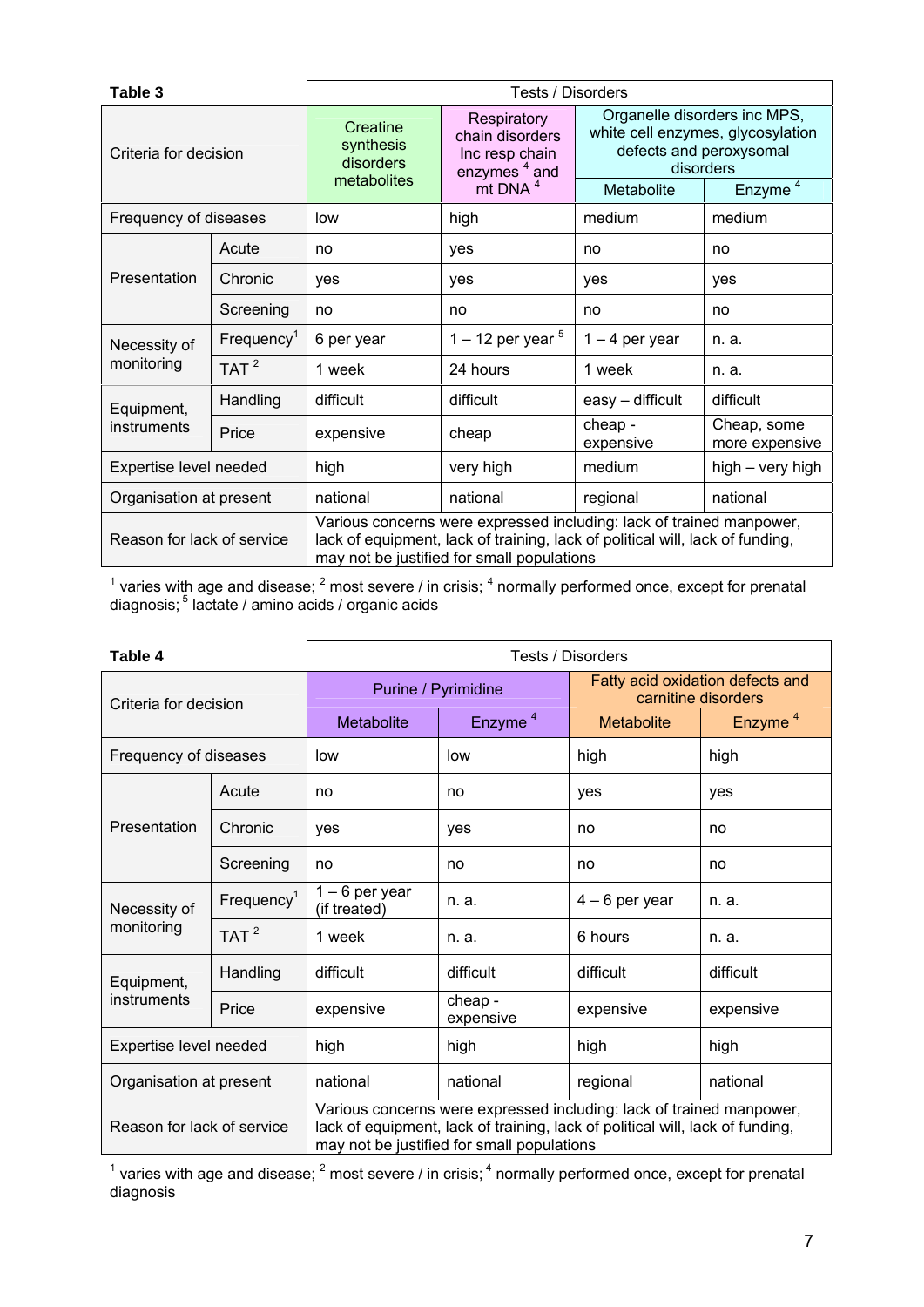### **6. BGT in Europe**

| <b>BGT in Europe GENERAL ASPECTS</b> |                       |                 |         |                  |                   |                   |              |             |                    |                   |                  |                |                       |
|--------------------------------------|-----------------------|-----------------|---------|------------------|-------------------|-------------------|--------------|-------------|--------------------|-------------------|------------------|----------------|-----------------------|
| old/new                              | <b>Country</b>        | Pop. in Mio     | Birth/Y | NBS No.          | <b>NBS</b><br>No. | No.<br><b>BGT</b> | <b>EQA</b>   | Accred.     | <b>Training</b>    | <b>Training</b>   | <b>Sucession</b> | No. Med        | <b>IEM of unusual</b> |
| EC                                   |                       |                 |         | <b>Disorders</b> | <b>Centres</b>    | labs              |              |             | <b>Biochemists</b> | <b>Physicians</b> |                  | <b>Centres</b> | incidence             |
| $\circ$                              | Austria               | 8.2             | 76000   | 24               | 1                 | $\overline{7}$    | У            | 50/50       | n                  | n                 | n.               | 4              | $\overline{4}$        |
| $\circ$                              | <b>Belgium</b>        | 10.4            | 103000  | Fr 18/NI 11      | 6                 | 10                | y            | 1Belac/10   | n                  | n                 | variable         | 11             | $\mathbf 0$           |
| n                                    | Croatia               | 4.4             | 43000   | $\overline{2}$   | $\mathbf{1}$      | $\mathbf{1}$      | most         | n           | n                  | $\sf n$           | n                | 4              | $\mathbf{1}$          |
| n.                                   | <b>Cyprus</b>         | 0.78            | 9828    | $\overline{2}$   | $\mathbf{1}$      | $\mathbf{1}$      | у            | in prep     | n                  | n                 | n                | $\mathbf{1}$   | $\mathbf{2}$          |
| n                                    | <b>Czech Republic</b> | 10.2            | 91800   | 3                | $\overline{4}$    | $\overline{7}$    | 4/7          | 1/7         | n                  | n                 | 4/7              | 4              | $\mathbf 0$           |
| $\circ$                              | <b>Denmark</b>        | 5.5             | 65000   | 18               | $\mathbf{1}$      | $\mathbf{1}$      | у            | n.          | n                  | n                 | у                | $\mathbf{1}$   | 6                     |
| n                                    | <b>Estonia</b>        | 1.34            | 15741   | $\overline{2}$   | $\mathbf{2}$      | $\overline{c}$    | y            | some tests  | n                  | n                 | y                | $\overline{2}$ | $\mathbf{1}$          |
| $\mathsf{o}$                         | <b>Finland</b>        | 5.2             | 54080   | $\mathbf{1}$     | 9                 | 5                 | 2/5          | test        | n                  | n                 | n                | 5              | 5                     |
| $\circ$                              | France                | 61              | 725900  | 5                | 21                | $28*$             | y            | n           | y                  | y                 | n                | $14**$         | $\mathbf 0$           |
| $\circ$                              | Germany               | 82              | 672400  | 12               | 12                | 50                | most         | some        | У                  | y                 | n                | 22-32          | $\pmb{0}$             |
| $\mathsf{o}$                         | Greece                | 10.7            | 102720  | $\overline{4}$   | $\mathbf{1}$      | 4                 | у            | n           | n                  | n                 | n                | 4              | $\mathbf{1}$          |
| n                                    | Hungary               | 10 <sup>1</sup> | 97000   | 26               | 2                 | 6                 | $\mathbf{1}$ | n           | n                  | n                 | n                | 8              | 3                     |
| $\mathsf{o}\,$                       | Ireland               | 4.24            | 68000   | 5#               | $\overline{1}$    | $\mathbf{1}$      | у            | conditional | n                  | $\sf n$           | n                | $\mathbf{1}$   | 5 ##                  |
| $\circ$                              | <b>Italy</b>          | 58              | 493000  | 3                | 22                | 25                | y            | n.a.        | n                  | n                 | limited          | 26             | 0                     |
| n                                    | Latvia                | 2.3             | 21620   | $\overline{2}$   | $\mathbf{1}$      | $\mathbf{1}$      | y            | n           | n                  | n                 | n                | $\mathbf{1}$   | $\mathbf 0$           |
| n                                    | Lithuania             | 3.6             | 32040   | $\overline{2}$   | $\mathbf{1}$      | 1                 | y            | n           | n                  | n                 | n                | $\mathbf{1}$   | n.a.                  |
| $\circ$                              | Luxembourg            | 0.48            | 5660    | $\overline{4}$   | $\mathbf{1}$      | 0                 | y            | in prep     | n.                 | n                 | n                | in prep        | 0                     |
| n                                    | <b>Malta</b>          | 0.4             | 4120    | $\overline{2}$   | $\overline{2}$    | $\mathbf{1}$      | n            | n           | unstruct.          | unstruct.         | n                | $\mathbf{1}$   | $\mathbf{1}$          |
| $\circ$                              | <b>Netherlands</b>    | 16.5            | 176550  | 16               | 5                 | 8                 | y            | 6/8         | у                  | у                 | у                | 8              | n.a.                  |
| n                                    | Poland                | 38              | 376200  | $\overline{2}$   | 8                 | 5                 | not all      | n.          | n                  | n                 | n                | 9              | 3                     |
| $\circ$                              | Portugal              | 10.6            | 112360  | 15               | $\mathbf{1}$      | 3                 | у            | n           | n                  | n                 | n.a.             | $\overline{2}$ | $\mathbf 0$           |
| n                                    | Slovakia              | 5.4             | 54424   | 3                | $\overline{1}$    | 3                 | 2/3          | n           | n                  | n                 | n                | 4              | 3                     |
| n                                    | Slovenia              | $\overline{2}$  | 18000   | $\overline{2}$   | $\mathbf{1}$      | $\mathbf{1}$      | $\mathbf{1}$ | n           | n                  | n                 | n                | $\mathbf{1}$   | $\mathbf{1}$          |
| $\circ$                              | <b>Spain</b>          | 40.4            | 404000  | 6                | 21                | 6                 | some         | n           | n                  | n                 | not always       | 12             | n                     |
| $\circ$                              | Sweden                | 9               | 91800   | 5                | -1                | $\overline{2}$    | y            | y           | n                  | n                 | limited          | $\overline{2}$ | n.a.                  |
| X                                    | <b>Switzerland</b>    | 7.5             | 72750   | $\overline{7}$   | $\mathbf{1}$      | $\overline{4}$    | y            | some        | n                  | n                 | ad hoc           | $\overline{4}$ | $\mathbf 0$           |
| o                                    | <b>UK</b>             | 60.8            | 650560  | 5                | 18                | 16                | y            | 16/16 CPA   | у                  | y                 | variable         | 29             | n.a.                  |
| total                                |                       | 468.94          | 4637553 |                  | 146               | 171               |              |             |                    |                   |                  | 150            |                       |

Birth rates from: http://www.infoplease.com/ipa/A0004395.html

Populations from: http://www.infoplease.com/ipa/A0004379.html

**France**: \*only 15 of them are providing most BGT tests, \*\*only 8 of them are accredited by French ministry of health

**Ireland:** # currently (toxoplasmosis dropped in 2007, but MCADD and GA1 to begin in 2009), ## PKU, galactosaemia, GA1, resp chain defects, MPS 1 & 2.

updates based on NR meeting, May 9, 2008 in Basel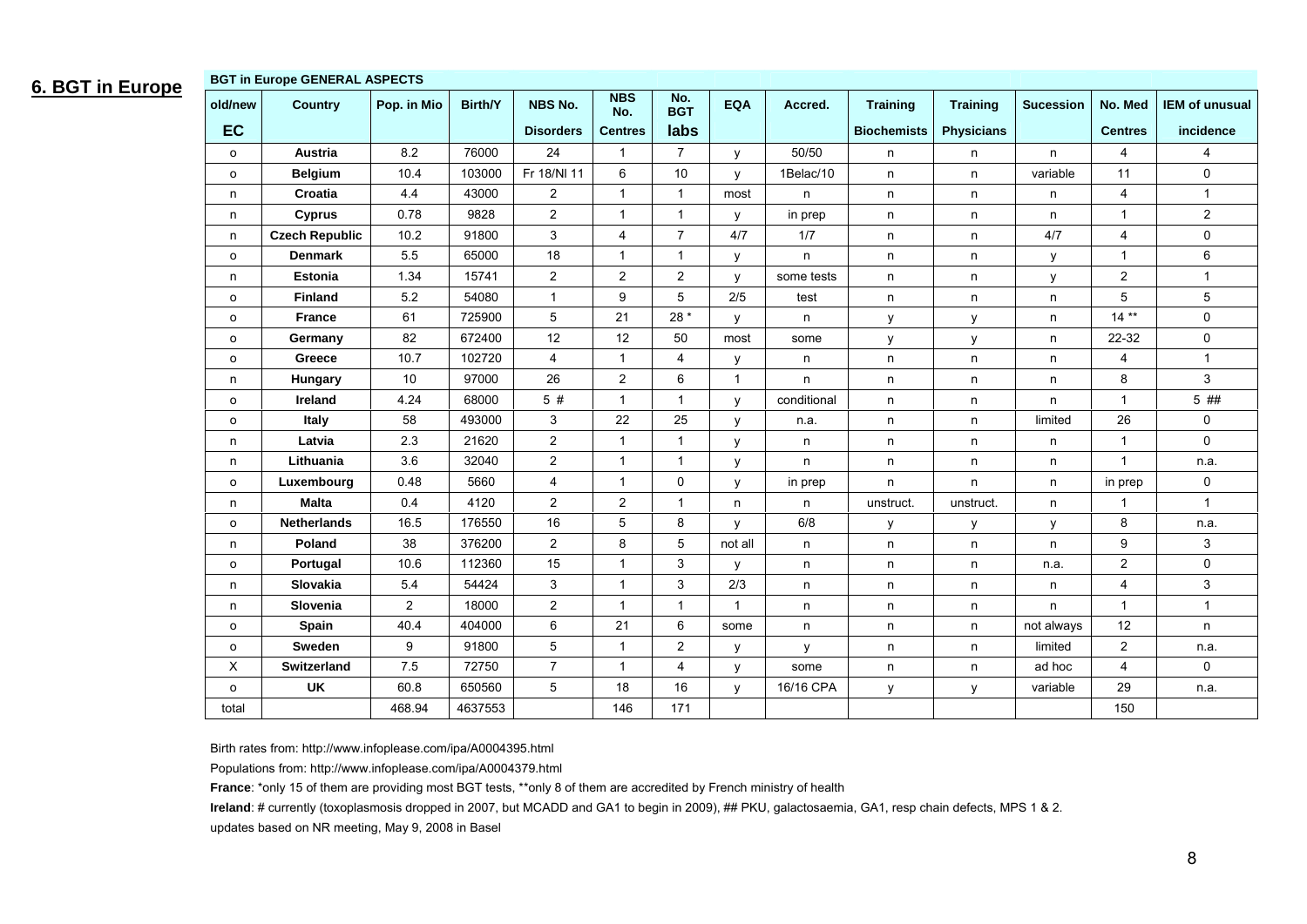|          | <b>BGT IN EUROPE TESTS AND CASES</b> |        |         |               |                |                  |                    |        |                |                   |                         |            |                |         |                |                |                |              |                |                    |          |              |                |
|----------|--------------------------------------|--------|---------|---------------|----------------|------------------|--------------------|--------|----------------|-------------------|-------------------------|------------|----------------|---------|----------------|----------------|----------------|--------------|----------------|--------------------|----------|--------------|----------------|
| old/new  | country                              | AA     |         | <b>Org Ac</b> |                | <b>CHO Metab</b> |                    | FA ox  |                | <b>Resp chain</b> |                         | <b>MPS</b> |                | Sph-Lip |                | <b>Pur/Pvr</b> |                | <b>Perox</b> |                | <b>Creat Synth</b> |          | <b>CDGIv</b> |                |
| EC       |                                      | Test/Y | c/Y     | Test/Y        | c/Y            | Test/Y           | c/Y                | Test/Y | c/Y            | Test/Y            | c/Y                     | Test/Y     | c/Y            | Test/Y  | c/Y            | Test/Y         | c/Y            | Test/Y       | c/Y            | Test/Y             | c/Y      | Test/Y       | c/Y            |
| o        | <b>Austria</b>                       | 2700   | 20      | 2500          | 30             |                  |                    | 1000   | 15             | 113               | 16                      | 287        | 10             | 794     | 10             | 0              | $\Omega$       | 857          | 20             | 150                | 2        | 100          | 15             |
| o        | <b>Belaium</b>                       |        |         |               |                |                  |                    |        |                |                   |                         |            |                |         |                |                |                |              |                |                    |          |              |                |
| n        | Croatia                              | 2000   | 12      | 750           | 3              | 25               | 2                  | 400    | 2              | 14                | -1                      | 100        | $\mathbf{1}$   | 70      | $\overline{1}$ | 10             | $\Omega$       | 240          | $\mathbf{1}$   | $\Omega$           | $\Omega$ | 40           | $0 - 1$        |
| n        | <b>Cyprus</b>                        | 350    | $1 - 2$ | 250           | $1 - 2$        | 30               |                    | 50     | 0              | 40                | $\overline{2}$          | 100        | 0.2            | 30      | 0.3            | 5              | 0.1            | 50           | 0.1            | $\Omega$           | $\Omega$ | 20           | 0              |
| n        | <b>Czech Republic</b>                | 6300*  | $23*$   | 4000          | 9              | 2500             | 15                 | 350    | 7              | 700               | 25                      | 1900       | $\overline{7}$ | 1700    | 14             | 950            | 4              | 700          | 2              | 30                 | $\Omega$ | 400          | 3              |
| $\circ$  | <b>Denmark</b>                       | 2500   | 10      | 1500          | 6              | 250              | $1 - 2$            | 50     | 10             | 60                | 5                       | 1500       | 2              | 150     | 5              | 250            | $1 - 2$        | 200          | 2              | 10                 | $0 - 1$  | 100          | -1             |
| n        | <b>Estonia</b>                       | 450    | 3       | 450           | 0.3            | 500              |                    | 40     | 0.2            | 5                 |                         | 500        | 0.5            | 10      | -1             | 2              | $\Omega$       | 25           | $\mathbf{0}$   | 100                |          | 50           | $\mathbf 0$    |
| o        | Finland                              | 1500   | 5       | 1000          | 5              | 20               | $\Omega$           | 400    |                | 150               | 50                      | 500        | $0 - 1$        | 20      | $1 - 2$        | 5              | $1 - 2$        | 200          | $\mathbf 1$    | 5                  | $0 - 1$  | 10           | $0 - 1$        |
| o        | <b>France</b>                        | 28000  | 110     | 15000         | 90             | 1900             | 70                 | 4000   | 40             | 300               | 20                      | 4000       | 50             | 1000    | 35             | 2000           | 5              | 3500         | 20             | 3200               | 20       | 600          | 6              |
| 0        | Germany                              | n.a.   | n.a.    | n.a.          | n.a.           | n.a.             | n.a.               | n.a.   | n.a.           | n.a.              | n.a.                    | n.a.       | n.a.           | n.a.    | n.a.           | n.a.           | n.a.           | n.a.         | n.a.           | n.a.               | n.a.     | n.a.         | n.a.           |
| o        | Greece                               | 6000   | 8       | n.a.          | n.a.           | 30               | 1.6                | n.a.   | n.a.           | n.a.              | n.a.                    | 390        | 6              | 2000    | 9              | 650            | 2              | 500          | 3.1            | n.a.               | n.a.     | 455          | $\overline{2}$ |
| n        | <b>Hungary</b>                       | 98000  | 19      | 780           | $\overline{7}$ | 98000            | 10                 | 98000  | 14             |                   | $\overline{\mathbf{1}}$ | 50         | $\overline{4}$ |         | 2              |                |                |              | $\overline{2}$ | 0                  | 0        | 50           | $\overline{2}$ |
| o        | <b>Ireland</b>                       | 2500   | 16      | 3000          | 11             | 20               | $0^{\circ}$ $\sim$ | 2000   | 3              | 60                | 8                       | 63         | $\mathbf{1}$   | 52      | - 1            | 30             |                | 60           | 0              | 10                 |          | 62           | $\mathbf 0$    |
| o        | Italy                                | n.a.   | n.a.    | n.a.          | n.a.           | n.a.             | n.a.               | n.a.   | n.a.           | n.a.              | n.a.                    | n.a.       | n.a.           | n.a.    | n.a.           | n.a.           | n.a.           | n.a.         | n.a.           | n.a.               | n.a.     | n.a.         | n.a.           |
| n        | Latvia                               | 580    | 6       | 80            | 3              | 100              | 2                  | 25     | 2              | 15                |                         | 140        | 2              | 5       |                | 10             |                | 5            | -1             | 8                  |          | 28           |                |
| n        | Lithuania                            | 176    | 5       | n.a.          | n.a.           | 56               | 1                  | n.a.   | $\overline{2}$ | n.a.              | n.a.                    | 36         | 6              | n.a.    | n.a.           | n.a.           |                | n.a.         | n.a.           | n.a.               | n.a.     | n.a.         | n.a.           |
| o        | Luxembourg                           | 150    | n.a.    | 150           | n.a.           | n.a.             | n.a.               | n.a.   | n.a.           | n.a.              | n.a.                    | n.a.       | n.a.           | n.a.    | n.a.           | n.a.           | n.a.           | n.a.         | n.a.           | n.a.               | n.a.     | n.a.         | n.a.           |
| n        | <b>Malta</b>                         | n.a.   | n.a.    | n.a.          | n.a.           | n.a.             | n.a.               | n.a.   | n.a.           | n.a.              | n.a.                    | n.a.       | n.a.           | n.a.    | n.a.           | n.a.           | n.a.           | n.a.         | n.a.           | n.a.               | n.a.     | n.a.         | n.a.           |
| o        | <b>Netherlands</b>                   | n.a.   | 175     | n.a.          | 100            | n.a.             | ?                  | n.a.   | 30             | n.a.              | n.a.                    | n.a.       | 56             | n.a.    | $\gamma$       | n.a.           | 2              | n.a.         | 75             | n.a.               | ?        | n.a.         | 28             |
| n        | Poland                               | 1000   | 15      | 3500          | 25             | 500              | $10 - 15$          | 700    | 10             | 100               | 10                      | 350        | 15             | 150     | 5              | 50             |                | 250          | 5              | $\Omega$           | 0        | 800          | 3              |
| O        | <b>Portugal</b>                      | n.a.   | n.a.    | n.a.          | n.a.           | n.a.             | n.a.               | n.a.   | n.a.           | n.a.              | n.a.                    | n.a.       | n.a.           | n.a.    | n.a.           | n.a.           | n.a.           | n.a.         | n.a.           | n.a.               | n.a.     | n.a.         | n.a.           |
| n        | <b>Slovakia</b>                      | 3100   | 15      | 1600          | 4              | 340              | 5                  | 530    | 4              |                   | 4                       |            | 4              |         | 5              | 410            | $0 - 1$        | 450          | $\overline{2}$ | n.a.               | n.a.     | n.a.         | n.a.           |
| n        | Slovenia                             | 600    | $1 - 2$ | 600           | $2 - 3$        | 20               |                    | 50     | $0 - 1$        | 10                | $0 - 1$                 | 40         | $0 - 1$        | 10      | $0 - 1$        | 2              | $\Omega$       | 10           | $0 - 1$        | $\Omega$           | $\Omega$ | 20           | $0 - 1$        |
| o        | <b>Spain</b>                         |        | 185     |               | 87             |                  | 92                 |        | 20             |                   | 28                      |            | 71             |         |                |                | 16             |              | 15             |                    | 5        |              | 14             |
| o        | <b>Sweden</b>                        | 3000   | 10      | 3000          | 8              | 10               | 3                  | 150    | 6              | 200               | 20                      | 400        | $\overline{c}$ | 300     | 15             | 800            | $\overline{2}$ | 200          | $\overline{c}$ | n.a.               | $<$ 1    | 300          | $\overline{2}$ |
| x        | Switzerland                          |        |         |               |                |                  |                    |        |                |                   |                         |            |                |         |                |                |                |              |                |                    |          |              |                |
| $\Omega$ | <b>UK</b>                            | 110075 | 155     | 24197         | 89             |                  | 103                |        | 106            |                   |                         | 108        | n.a.           | n.a.    | n.a.           | n.a.           | n.a.           | n.a.         | n.a.           | n.a.               | n.a.     | n.a.         | n.a.           |

#### **BGT in Europe TESTS AND CASES**

**Cyprus:** Test/y for Pur/Pyr, Perox and CDGly refer to samples that are sent abroad **Comments: Czech Republic:** see questionnaire - test/y: 6300 + 100 000 Phe cases/y 23 + 16 HPA **c/Y** =cases/year (only your own country) **France**: estimates from 10 labs representing approximately 80% of total activity **Test/Y**: newborn screening should be excluded **Hungary**: MS scr. started: 1. Oct. 07, screening data included **What is a test?** What is requested and reported. Can be a profile of aa or a single analyte. UK: Urine Plasma taken together **UPDATES 1999** Updates based on NR meeting May 9, 2008 in Basel

**Ireland:** 3 cases of galactosaemia per year from newborn screening **What is a BGT lab?** Not only NBS lab. For the purposes of evaluating the present state, all labs should be Spain: MPS/Sphingo-Lip taken together, year 2004 **included** whether a single/few or complete test array. For the future (ideal) DPT can be used.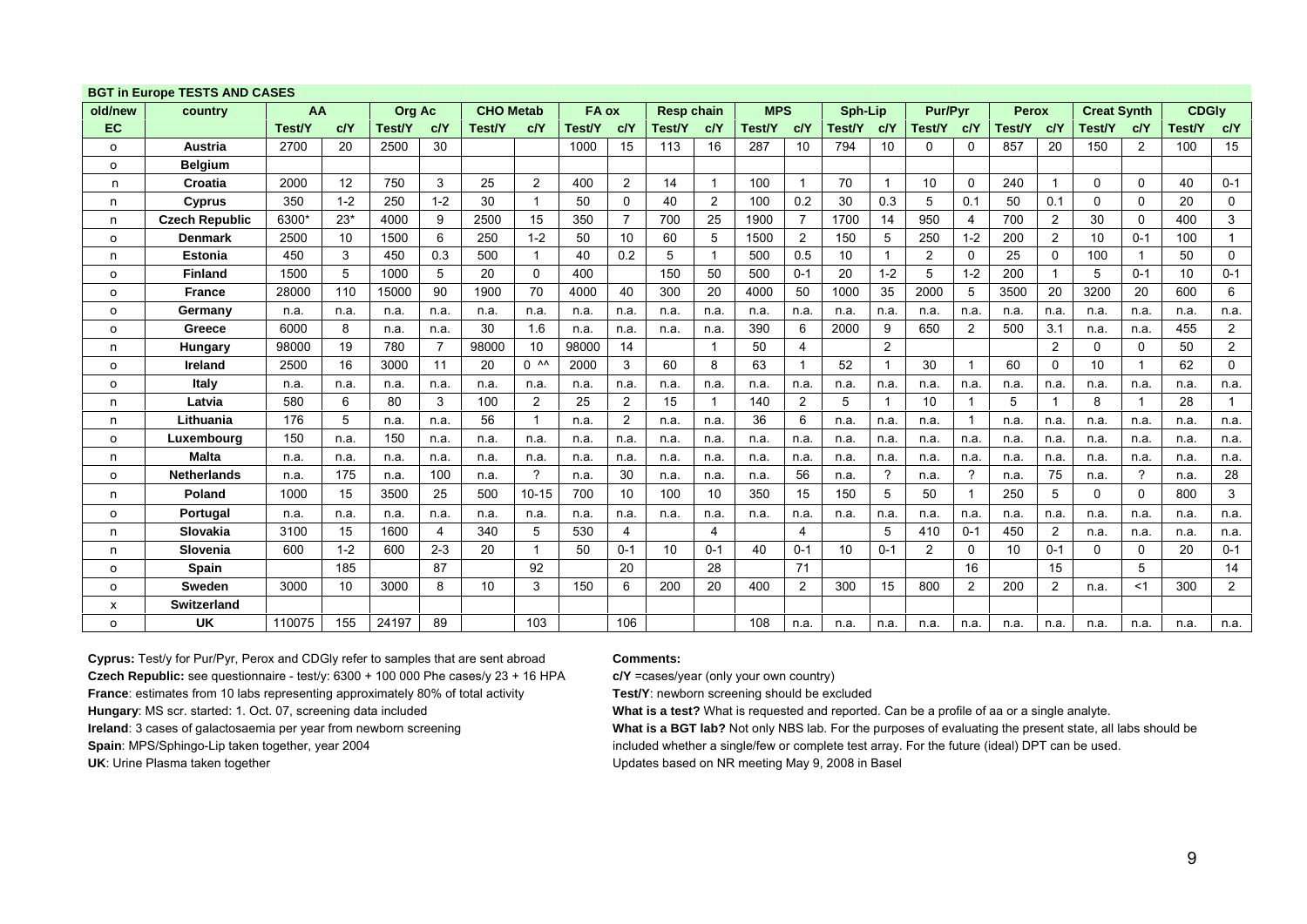### **7. Development and extension of BGT services in Vilnius, Lithuania**

Meeting with Prof. Aleksandras Laucevičius, general director of Vilnius University Hospital Santariškių Klinikos, March 26, 2008, 09.00 am.

Present: Prof. Aleksandras Laucevičius, Prof. Vaidutis Kučinskas, Dr. Jurgita Songailienė, Dr. Leo Spaapen.

Items discussed:

- 1. Development and extension of the Laboratory for Neonatal Screening and Diagnostics of Inherited Metabolic Disorders (laboratory NSDIEM)
- 2. Housing of the laboratory in the (near) future
- 3. Training of dr. Jurgita Songailienė in all aspects of laboratory diagnostics and treatment monitoring with regards to Inherited Metabolic Disorders
- 4. Urgent need to recruit clinicians (neuropaediatricians, paediatricians, neurologists, internists, other specialists) for specialization in clinical diagnostics of IMD
- 5. Financial cover of diagnostic testing and treatment (health insurance?)
- 6. Quality assurance in the mentioned laboratory; participation in external quality control schemes (ERNDIM)

Conclusions and appointments:

- 1. Present status:
	- Reliable thin-layer chromatographic (TLC) and electrophoresis methods are in use for diagnostics of lysosomal storage diseases.
	- Significant progress in set-up and development of gas-chromatographic mass spectrometric analysis (GCMS) of metabolites of inborn aminoacidopathies and mitochondriopathies is made.
	- GCMS validation procedures are in preparation (awaiting delivery of standards); expected time for validation: at least one year for one full-time technician. Qualitative interpretation of organic acids for diagnostics: soon available.
	- Amino acid analysis which is only performed with TLC (urines) and HPLC (plasma) awaits validation but will be only partially available in reliable quantitative numbers. An amino acid analyzer is indispensable.

Prof. Aleksandras Laucevičius, Prof. Vaidutis Kučinskas agreed to continue with the promising development.

- 2. In the planned new building the Laboratory NSDIEM will have new accommodation at its disposal.
- 3. Prof. Aleksandras Laucevičius and Prof. Vaidutis Kučinskas agreed to financially support further training of dr. Jurgita Songailiene.
- 4. With the heads of the concerned departments, Prof. Aleksandras Laucevičius will discuss the implication of paediatricians, neuropaediatricians, neurologists, internists and other specialists